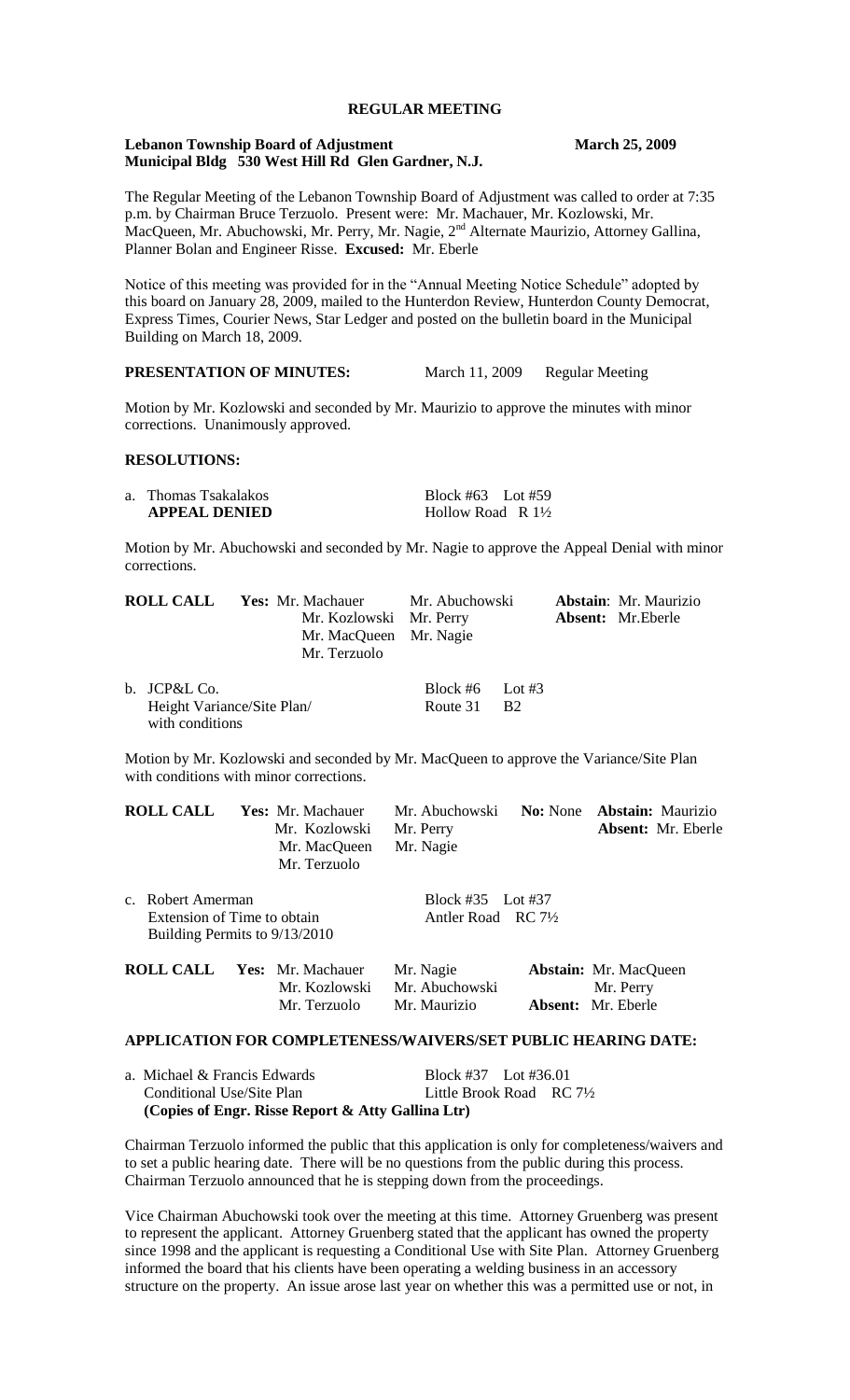# **Lebanon Township Board of Adjustment March 25, 2009 Page 2**

the zone. The applicant believed that they were able to use their property. There are legal arguments to allow them to continue to use the property within that use. Instead of dealing with those issues the applicant has agreed to come before the board and has requested a Conditional Use for his business.

Vice Chairman Abuchowski asked Engineer Risse to review the checklist including the requested waivers by the applicant. Engineer Risse stated the applicant is requesting partial waivers from the following: Item **#33**- 2' contours, these are shown within the developed area, Item **#35**- this refers to water courses, streets & roads. They have provided this information within 500' of the home site and buildings of the developed area, Item **#43**- isolated trees, flood hazard, wooded areas, ROW. They have provided this information within 500' of the developed portion of the property, Item **#45**- Environmental Inventory Plan. Recommend granting this waiver since no construction is proposed at this time. Engineer Risse recommended granting partial waivers for Items  $\#33$ ,  $35 \& 43$  and with Item  $\#45$  in the event that something comes up during the hearing then the applicant would need to address it. At the conclusion of the board's discussion, motion by Mr. MacQueen and seconded by Mr. Nagie to grant the partial waivers for Items #33, 35, 43 & 45 and deem the application complete and set a public hearing date. Unanimously approved. Ms. Glashoff offered April 22, 2009 for the Public Hearing. Attorney Gruenberg agreed to the date and will notice accordingly.

Mr. Kozlowski announced he is stepping down from the next application due to a conflict of interest. Chairman Terzuolo returned to the board.

### **NEW BUSINESS:**

Patrick Allen Block #16 Lot #64 No. 9 Apt. 1102 Pudong, Shanghai, China

666 JIN XIU Road Old Readingsburg Road RC 7½

**PUBLIC HEARING** Rebuild second house on private road with additional variances Section 400:8.b7 & Section 400: Attachment 4:1

Attorney Gallina informed Attorney Boak the applicant's attorney and the board the notices to the Public Utilities had not be served. Attorney Boak stated that he thought they only needed to be served for a Major Subdivision or Major Site Plan. Planner Bolan noted that every Site Plan is considered a Major Site Plan since we do not have an application for a Minor Site Plan. Attorney Gallina asked if the applicant was also seeking variance relief. Attorney Boak answered yes. Attorney Gallina informed Attorney Boak that the Utilities would need to be noticed. Attorney Boak stated he would have to ask for a continuance. Attorney Gallina said a complete re-noticing would have to be done and Chairman Terzuolo concurred stating this is how we have handled it in the past.

Ms. Glashoff was asked if an extension of time was needed. Ms. Glashoff said yes. Ms. Glashoff noted the board meeting dates that are already taken and offered May  $27<sup>th</sup>$  which is available. The board discussed dates at length. Ms. Glashoff informed Attorney Boak that she will need a letter for an extension of time. Chairman Terzuolo asked about April 29<sup>th</sup>. Ms. Glashoff said since it is the 5<sup>th</sup> Wednesday, it is available. Motion by Mr. MacQueen and seconded by Mr. Maurizio to hold a Special Meeting on April  $29<sup>th</sup>$  at 7:30 for the Public Hearing of Patrick Allen. Unanimously approved.

Ms. Glashoff said she will contact Transtar's attorney tomorrow to confirm April 8<sup>th</sup>. Mr. MacQueen asked if Transtar is a continuation and if so is an extension of time needed. Ms. Glashoff will check on the extension of time. Mr. MacQueen asked when was the last time Transtar was in before the board. Ms. Glashoff said it was last October when they started the public hearing and since then the board has received copies of the transcript. Attorney Gallina noted that you don't get that many chances and an application will go stale. The board will need to make a decision on April  $8<sup>th</sup>$ . Ms. Glashoff informed the board that this application has gone to court and remanded back to the board. Ms. Glashoff reconfirmed that she will contact Transtar's attorney tomorrow to confirm they will be in on April  $8<sup>th</sup>$ .